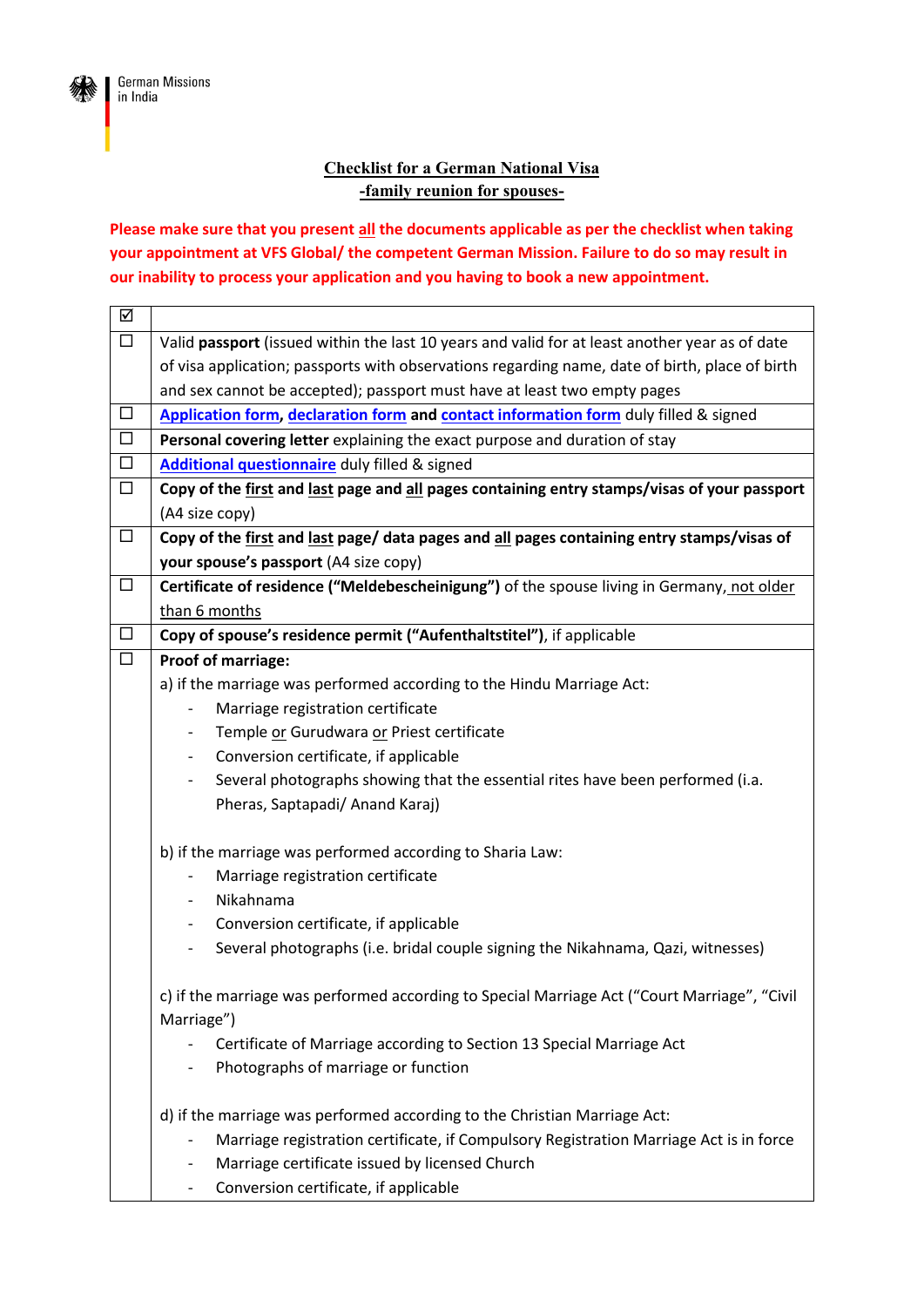|        | Photographs of marriage or function                                                           |
|--------|-----------------------------------------------------------------------------------------------|
|        | e) if the marriage did not take place in India or in Germany: marriage certificate with       |
|        | apostille/ legalization, if applicable                                                        |
|        |                                                                                               |
| $\Box$ | Birth certificate issued under the "Births and Deaths Registration Act, 1969"                 |
| $\Box$ | School certificate: matriculation certificate or Middle School Board Certificate or school    |
|        | leaving certificate including the date of birth                                               |
| □      | Proof of Residence in India: Aadhaar Card or Ration card of the applicant covering the past 4 |
|        | years or Voter's ID                                                                           |
| $\Box$ | Divorce judgement and decree of all former marriages of both spouses, if applicable,          |
|        | German divorce judgement with "Rechtskraftvermerk", which confirms that the judgment is       |
|        | final                                                                                         |
| $\Box$ | Certificate of death of former spouse, if applicable                                          |
| $\Box$ | Academic degree certificate, if applicable                                                    |
| $\Box$ | Proof of German knowledge (A1 level): "Start Deutsch 1" from Goethe-Institute or "Start       |
|        | Deutsch 1" of telc GmbH (The European Language Certificate) or "Grundstufe Deutsch 1" of      |
|        | the Austrian Language Diploma (ÖSD)                                                           |
|        | Please note that - under certain circumstances - there are exemptions from this               |
|        | requirement.                                                                                  |
|        | For further information please refer to "Information of German language requirement"          |
| □      | 2 passport pictures according to biometric specifications, not older than 6 months            |
| $\Box$ | For MUMBAI/KOLKATA/CHENNAI only - Please present the following additional                     |
|        | documents:                                                                                    |
|        |                                                                                               |
|        | Invitation letter of spouse, spouse's employment contract, spouse's salary slips of the past  |
|        | three months, lease deed (if spouse is already residing in Germany) or proof of temporary     |
|        | accommodation (i.e. hotel booking, confirmation of company for providing an                   |
|        | accommodation)                                                                                |
|        | Kindly also bring your marriage photo album along (Mumbai Only)                               |
|        | Visa fee                                                                                      |
|        |                                                                                               |

Please prepare two identical application sets consisting of copies of the above-mentioned documents and bring all your original certificates along. Please DO NOT staple any documents.

In case a document is not set up in German or English, it has to be submitted together with a notary attested English translation.

Please note that the German Missions reserve the right to ask for additional documents or to initiate a further investigation of certificates, for which additional fees would be charged. [Click here](https://india.diplo.de/in-en/service/documentverification/2004314) to find out about the charges for the verification.